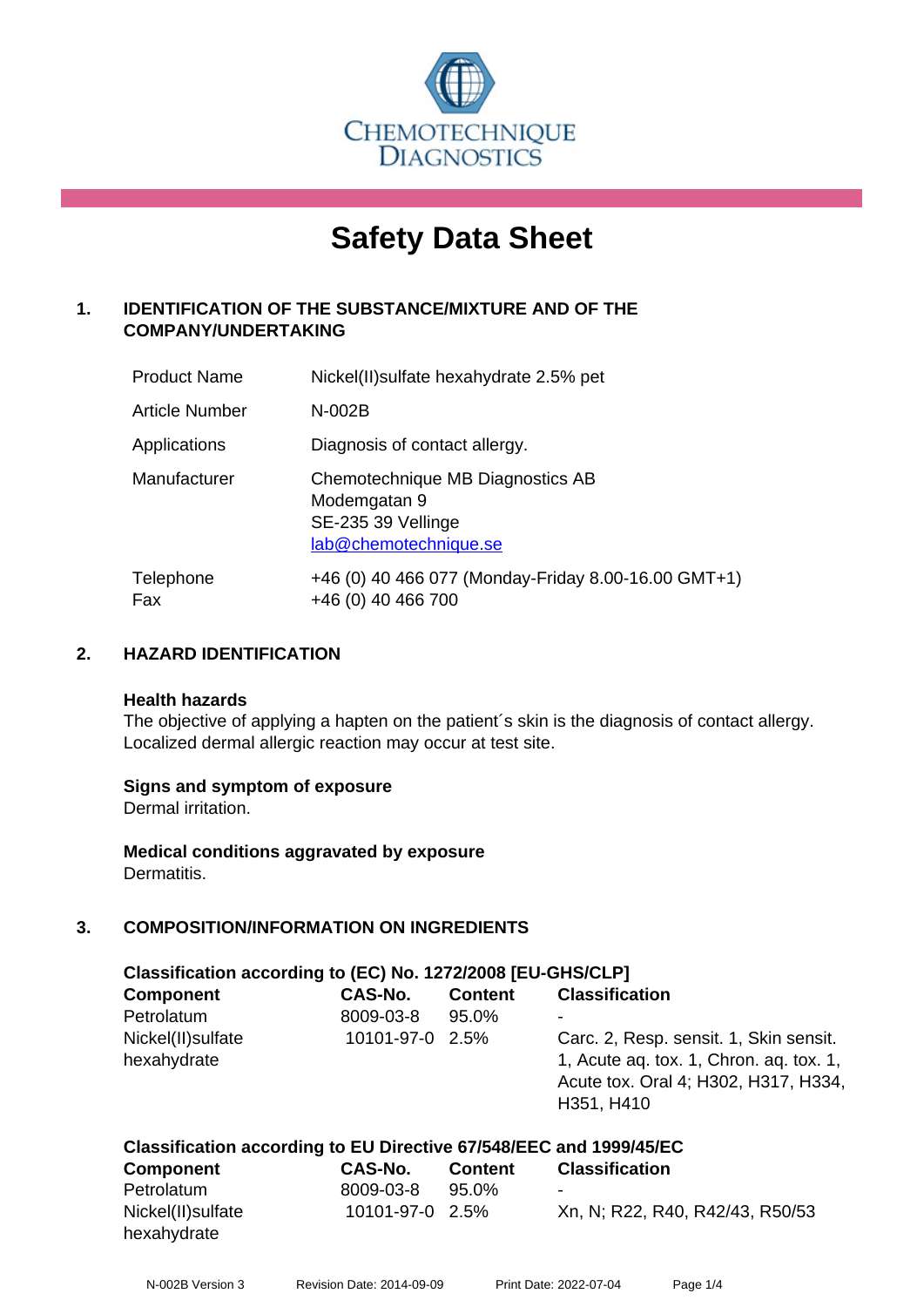# **4. FIRST AID MEASURES**

**Emergency and first aid procedures** Obtain medical attention.

#### **5. FIRE-FIGHTING MEASURES\***

#### **Suitable extinguish media**

CO2, powder or water spray. Fight larger fires with water spray or alcohol resistant foam.

**For safety reasons unsuitable extinguishing agents** Water with full jet.

**Special protective equipment for fire-fighters** Wear self-contained respiratory protective device. Wear fully protective suit.

\*Data is shown for petrolatum only

#### **6. ACCIDENTAL RELEASES MEASURES**

**Steps to be taken if material is released or spilled** Contain and place in a closed container.

#### **7. HANDLING AND STORAGE**

**Precautions to be taken in handling and storage** Store dark at 5-8°C. Avoid extended exposure to light. FOR EXTERNAL USE ONLY.

# **8. EXPOSURE CONTROLS/PERSONAL PROTECTION**

**Respiratory protection** Not required.

**Ventilation** Local exhaust.

**Protective gloves** Disposal gloves.

**Eye protection** Not required with normal use.

**Work/Hygienic practices** Wash hands after each use.

# **9. PHYSICAL AND CHEMICAL PROPERTIES**

Odour **Odourless** 

Appearance Light Green Semi-solid

Melting point\* 50-55° C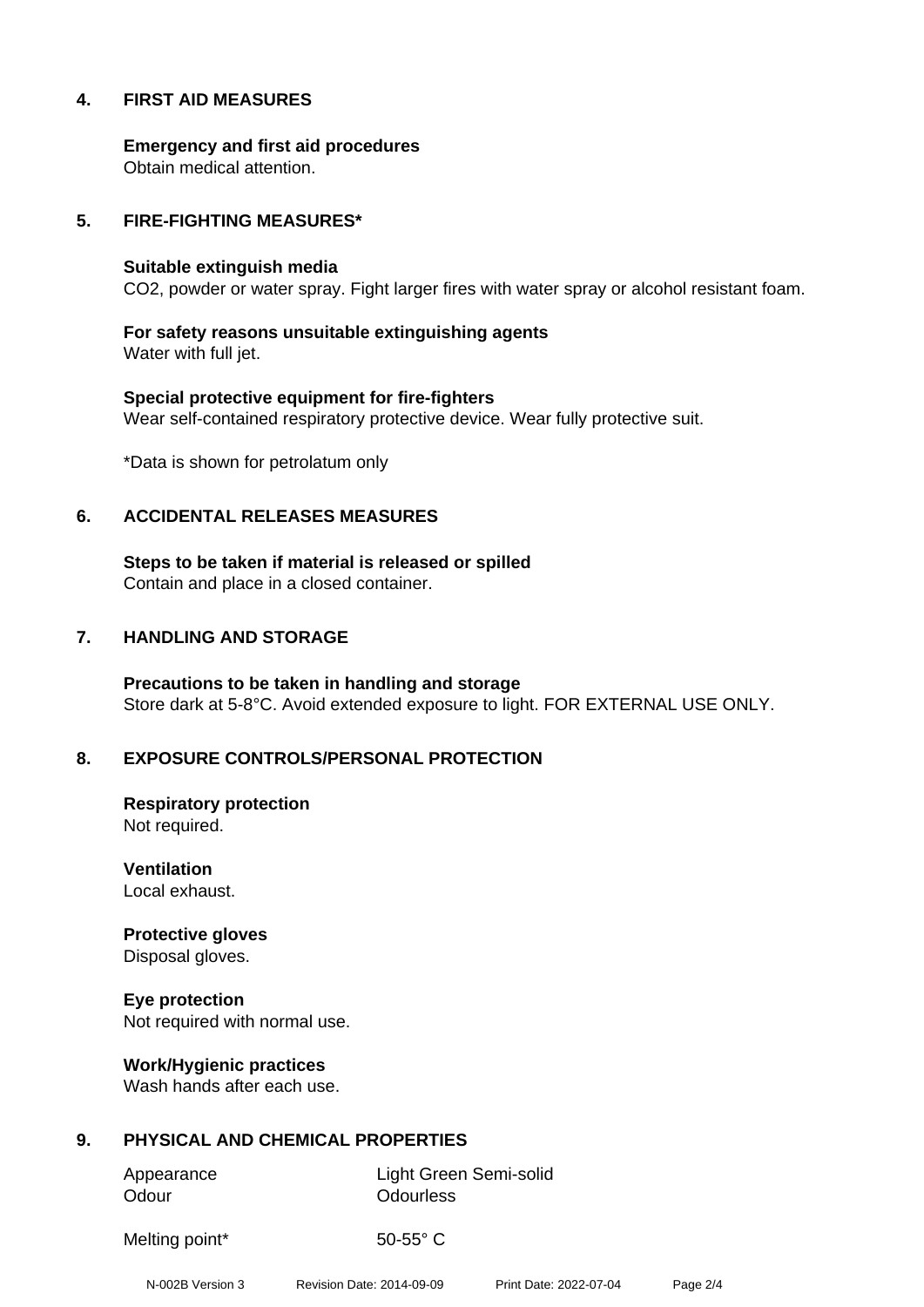Boiling point\* No data available Flash point\*  $>100^{\circ}$ C Self ignition\* Product does not self ignite. Danger of explosion\* Product does not present an explosion hazard. Density\* No data available. Solubility in/Miscibility with Water\* Insoluble

\*Data is shown for petrolatum only

# **10. STABILITY AND REACTIVITY**

#### **Incompability**

May react with strong oxidizing agents.

# **Stability**

Stable at recommended storage conditions.

#### **Hazardous byproducts**

Combustion may generate CO, CO2 and other oxides.

# **Hazardous polymerization**

Will not occur.

# **11. TOXICOLOGICAL INFORMATION**

No data available.

# **12. ECOLOGICAL INFORMATION**

No data available.

# **13. DISPOSAL CONSIDERATIONS**

# **Waste disposal method**

Comply with federal, state/provincial and local regulation.

# **14. TRANSPORT INFORMATION**

Not dangerous goods.

# **15. REGULATORY INFORMATION**

The classification is according to the latest editions of the EU lists, and extended by company and literature data.

# **16. OTHER INFORMATION**

# **Text of H-statements and R-phrases mentioned in Section 3**

| Carc 2.          |                           | Carcinogenicity (Category 2)           |          |  |
|------------------|---------------------------|----------------------------------------|----------|--|
| Resp. sensit. 1  |                           | Respiratory sensitization (Category 1) |          |  |
| N-002B Version 3 | Revision Date: 2014-09-09 | Print Date: 2022-07-04                 | Page 3/4 |  |